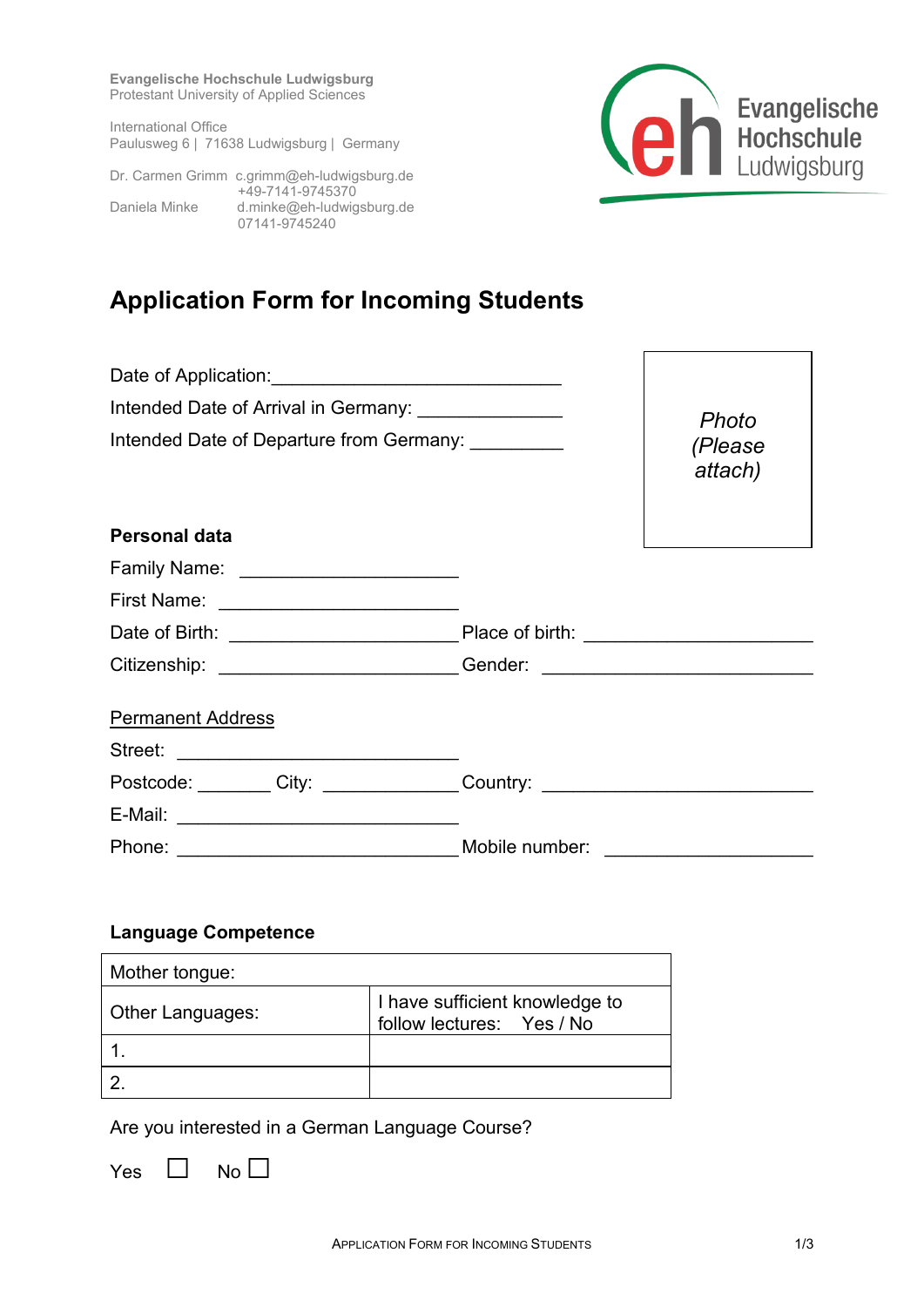

## **Study**

Your current study program:  $\blacksquare$ 

Current semester:

Which program would you like to study at our university?

- $\square$  International Social Work (B.A.)
- $\square$  [Diaconal Studies \(B.A.\)](https://www.eh-ludwigsburg.de/de/studium/studienangebot/bachelorstudiengaenge/diakoniewissenschaft-ba-soziale-arbeit-ba/)
- $\square$  [Early Childhood Education \(B.A.\)](https://www.eh-ludwigsburg.de/de/studium/studienangebot/bachelorstudiengaenge/fruehkindliche-bildung-erziehung-ba/)
- $\square$  [Pedagogy of Inclusion and Special Needs Education \(B.A.\)](https://www.eh-ludwigsburg.de/de/studium/studienangebot/bachelorstudiengaenge/inklusive-paedagogik-heilpaedagogik-ba/)
- □ [Nursing Care \(B.A.\)](https://www.eh-ludwigsburg.de/de/studium/studienangebot/bachelorstudiengaenge/pflege-ausbildungsintegriert-ba/)
- $\Box$  [Religious and Parish Education \(B.A.\)](https://www.eh-ludwigsburg.de/de/studium/studienangebot/bachelorstudiengaenge/religions-und-gemeindepaedagogik-ba-soziale-arbeit-ba/)

## **Sending University**

| Street:                              |        |
|--------------------------------------|--------|
| Postcode: ______City: ____________   |        |
| International Office Contact Person: |        |
| E-Mail Address:                      | Phone: |

We hereby endorse the application of our student at the Protestant University of Applied Sciences Ludwigsburg.

\_\_\_\_\_\_\_\_\_\_\_\_\_\_\_\_\_\_\_\_\_\_\_\_\_ \_\_\_\_\_\_\_\_\_\_\_\_\_\_\_\_\_\_\_\_\_\_\_\_\_\_\_\_\_\_\_\_\_\_\_\_\_\_\_\_\_\_\_\_\_\_\_ Place/Date Signature of the Institutional coordinator

#### **Signature Applicant**

I agree that my personal data is stored and used for administrative reasons at the Protestant University of Applied Sciences Ludwigsburg until 3 months after the end of the exchange semester.

| Place/Date |  |
|------------|--|
|------------|--|

\_\_\_\_\_\_\_\_\_\_\_\_\_\_\_\_\_\_\_\_\_\_\_\_\_ \_\_\_\_\_\_\_\_\_\_\_\_\_\_\_\_\_\_\_\_\_\_\_\_\_\_\_\_\_\_\_\_\_\_\_\_\_\_\_\_\_\_\_\_\_\_\_ **Signature of the applicant**